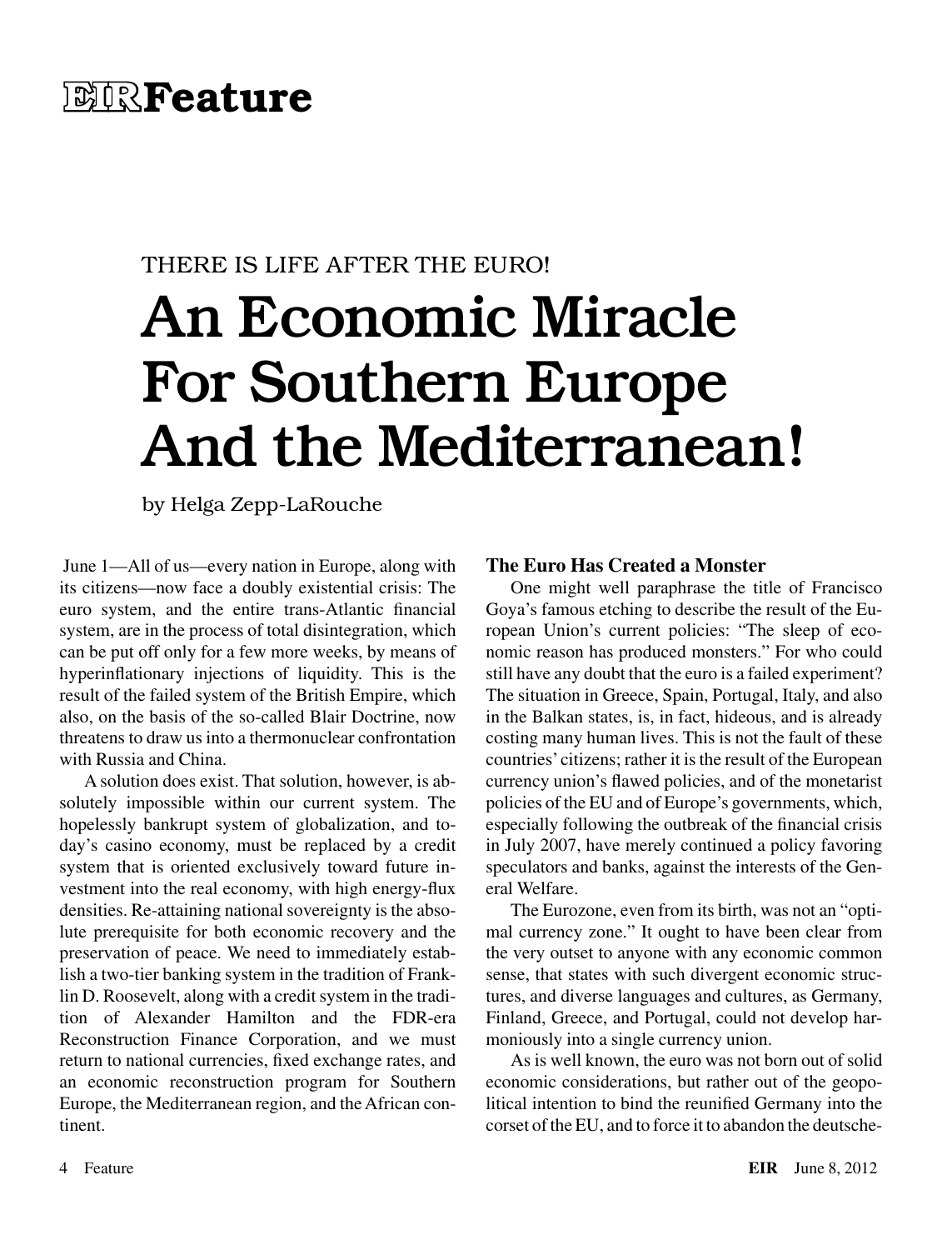mark. François Mitterrand's former advisor Jacques Attali later admitted that it was clear to all participants at the time, that a currency union could not function without political union, and that this birth defect of the euro had been intentionally designed to force Europe into political union later on! Precisely that is what we are witnessing now, with the advocates of union now attempting, under extreme crisis conditions, to use the introduction of eurobonds as a final step toward a federal EU state.

The extensive powers which the European Stability Mechanism is to be granted its governing council and directorate would enjoy lifelong immunity, and no accountability—would turn such a federal state into a total dictatorship serving the interests of the banks and the City of London. It would guarantee Europe's plunge into economic, political, and social chaos.



*"The Sleep of Reason Produces Monsters," from the "Caprichos," by the Spanish artist Francisco Goya (ca. 1797).*

Twenty years after the signing of the Maastricht Treaty, a monster has been created; and 11 years after the introduction of the euro, many Eurozone nations are in danger of descending into African-level conditions social collapse, rising death rates, infrastructure no longer maintained, most economic activity ground to a halt, one in two or three young persons unemployed, and skilled workers fleeing their homelands because they see no future there. The alleged boom in the Eurozone's so-called catch-up nations was in fact a bubble and now that bubble has popped. When the flow of tourists begins to dry up, and when people can no longer afford second vacation homes, it will become clear that there was no increase in social wealth in these countries, and that there's still no adequate infrastructure and industrial capacity. Greece, for example, does not have a single rail connection to the rest of Europe, or to Asia!

But even the citizens of the so-called profiteer of the

euro, Germany, have been left empty-handed. During its 11 years with the euro, its domestic market has shrunk, real incomes have declined, purchasing power has gone down, its health-care system has grown considerably worse, and the spectrum of its employment structure has worsened in the direction of cheap labor. Its ostensible special position as the "world champion of exports"—which primarily benefited the DAX 500 corporations, and much less, the small and mediumsized industrial firms—is quite understandably collapsing, just at the point when its export markets are drying up.

The EU's policies have not secured peace in Europe, as the propagandists of European integration would have us believe; rather, enmity among nations has never been greater since World War II.

Instead of fostering the General Welfare and a sense of community, the Law of the Jungle is spreading its influence, with each out to save his own skin. A continuation of this policy, whether it be through brutal austerity in the tradition of Brüning, $1$  or in the form of a hyperinflationary collectivization of debt, represents high treason against the very idea of Europe in the Christian-humanist tradition.

#### **Strategic Confrontation Coming Next**

The subjugation of Europe's nations under the British Empire's diktat not only means domestic strife, it also is drawing Europe inexorably into a strategic confrontation with Russia, China, and other Asian nations. Both Russia's President Vladimir Putin and its Prime Minister Dmitri Medvedev have made it very clear that

<sup>1.</sup> Heinrich Brüning was Chancellor of Germany (1930-32), during the Weimar Republic. His imposition of savage austerity is credited in part for Hitler's rise to power in 1933—ed.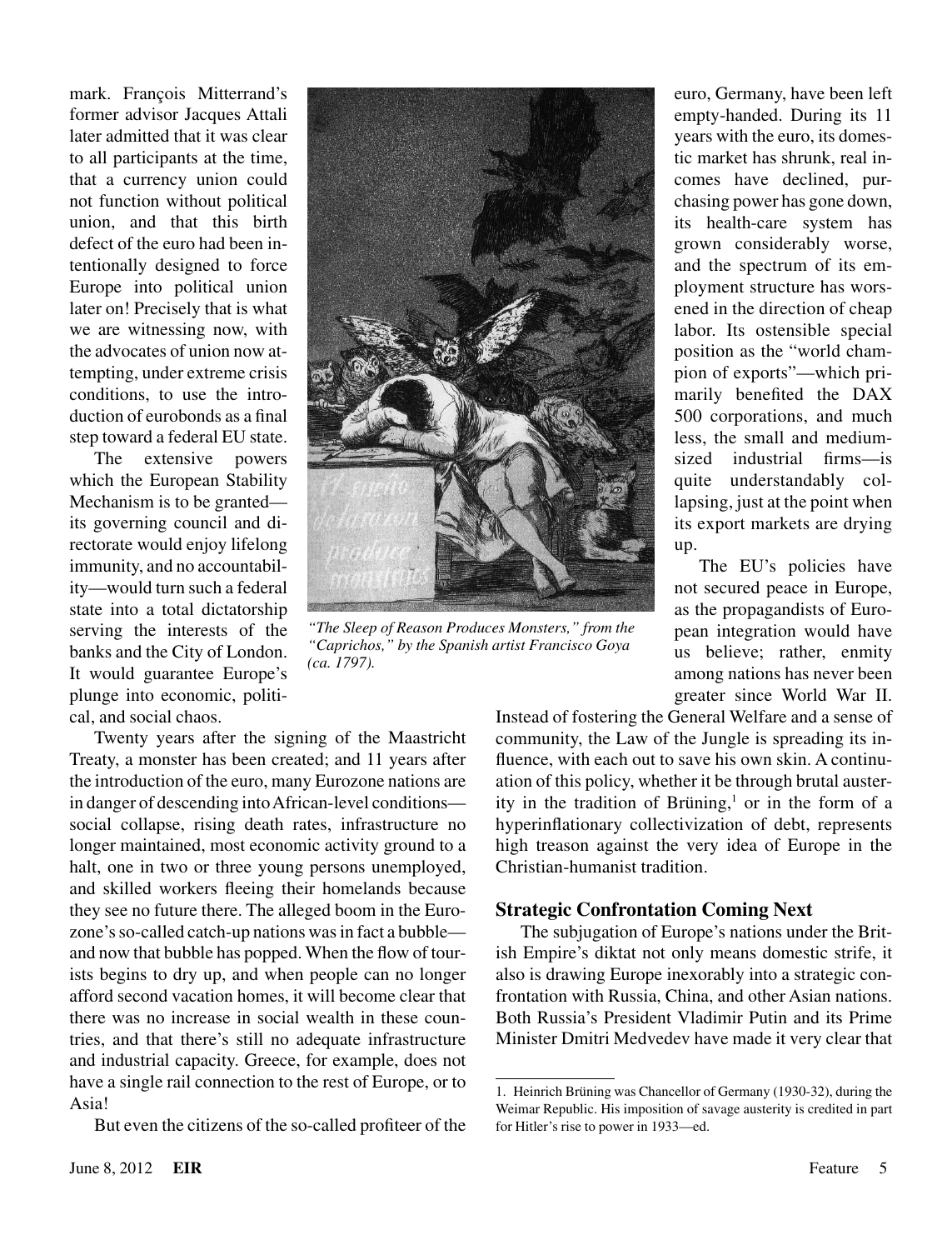Russia will not accept the undermining of international law as set forth in the UN Charter, and that a policy of violating national sovereignty under the pretext of "humanitarian intervention" will lead to the use of nuclear weapons.

The Obama Administration has adopted as its own the so-called Blair Doctrine, which claims that the era of the Peace of Westphalia is over, and that "humanitarian interventions" around the world should henceforth follow the interests of the Empire, obliterating the nation-state. The Obama Administration's so-called Atrocity Prevention Board has drawn up a long list of states, including Syria, Sudan, and many others, which are to be targeted for military intervention.

Tony Blair, the author of the lies that led to the Iraq War, has offered himself to Obama as an election advisor for the next six months, and while Blair was in the United States in May, he openly stated that, after he has helped Obama get re-elected, he intends to make another try for the British Prime Minister's office. The plan is clearly to rule the world on the basis of the Anglo-American "Special Relationship." Therefore, we have a confrontation of two irreconcilably opposed doctrines: the Blair Doctrine of the world as an empire, where sovereign nation-states no longer exist, and the Putin Doctrine, based on the defense of international law and the defense of national sovereignty.

The overlapping of the Blair Doctrine—according to which, NATO interventions against "rogue states" are possible anywhere in the world, even if memberstates are "not directly affected"—with NATO's own policy toward the EU, especially since the adoption of the Lisbon Treaty in 2009, means that all countries in Europe will be drawn into potential confrontation with Russia, China, and other Asian states, without ever being asked, and without any right to veto.

The successive process of relinquishing national sovereignty to the supranational Brussels dictatorship—a process which has been largely kept out of the public eye—has brought us to a dangerous juncture. The pro-European political establishment, in its desire to belong, has become so accustomed to giving away its sovereignty, that any resistance against this imperial intervention policy—such as former Chancellor Gerhard Schröder's refusal to go along with the Iraq War, and Foreign Minister Guido Westerwelle's refusal to participate in the war on Libya—has been increasingly eroded.

In a somewhat different context, it becomes clear from European politicians' muted attitude toward the stationing of U.S. anti-missile systems in Europe, that what the Russian government has described as a potential *casus belli*, is by no means mere "propaganda," as some politicians have irresponsibly averred.

The same trend is evident in NATO's new strategic concept of "Smart Defense," which was presented by the head of British Armed Forces, Gen. Sir David Richards, among others, at the recent NATO summit in Chicago. According to this concept, NATO's 28 member-states must renounce all sovereign rights regarding both deployment of their own troops abroad and requisitioning of war matériel. Richards announced that yet another NATO conference, to be held in September, will settle this question of full NATO access, without any ability of elected national governments or parliaments to block it by veto. Richards is a Commander of the Order of the British Empire, along with his colleague, CBE Hans Joachim Schellnhuber, head of the German Advisory Council on Global Change (WBGU), who was likewise personally decorated by the British Queen for his service to the Empire.

The West, and a large part of the rest of the world, is dominated by the institutions of the British Empire, by which I do not mean Great Britain itself, but rather the London-headquartered system of globalization, i.e., the nexus of central banks, investment banks, hedge funds, holding companies, and insurance and reinsurance firms, whose primary interest is to maximize profits for a parasitic class, and to force a gigantic redistribution of wealth from bottom to top. And in practice, the EU, from Maastricht to Lisbon, is nothing but a regional expression of this system.

On the grounds of these two issues—economic selfinterest and national security self-interest—the preconditions for Europe's nations to coexist with this EU, no longer exist. Therefore, every nation has the right, from the standpoint of international law, to exit from this union.

On the other hand, self-subjugation under the British Empire's regime of globalization, and under the EU as its regional expression, as it has developed from the Maastricht Treaty to Lisbon, would achieve precisely the opposite of its ostensible goal of preserving peace in Europe. It would lead to economic chaos and war, and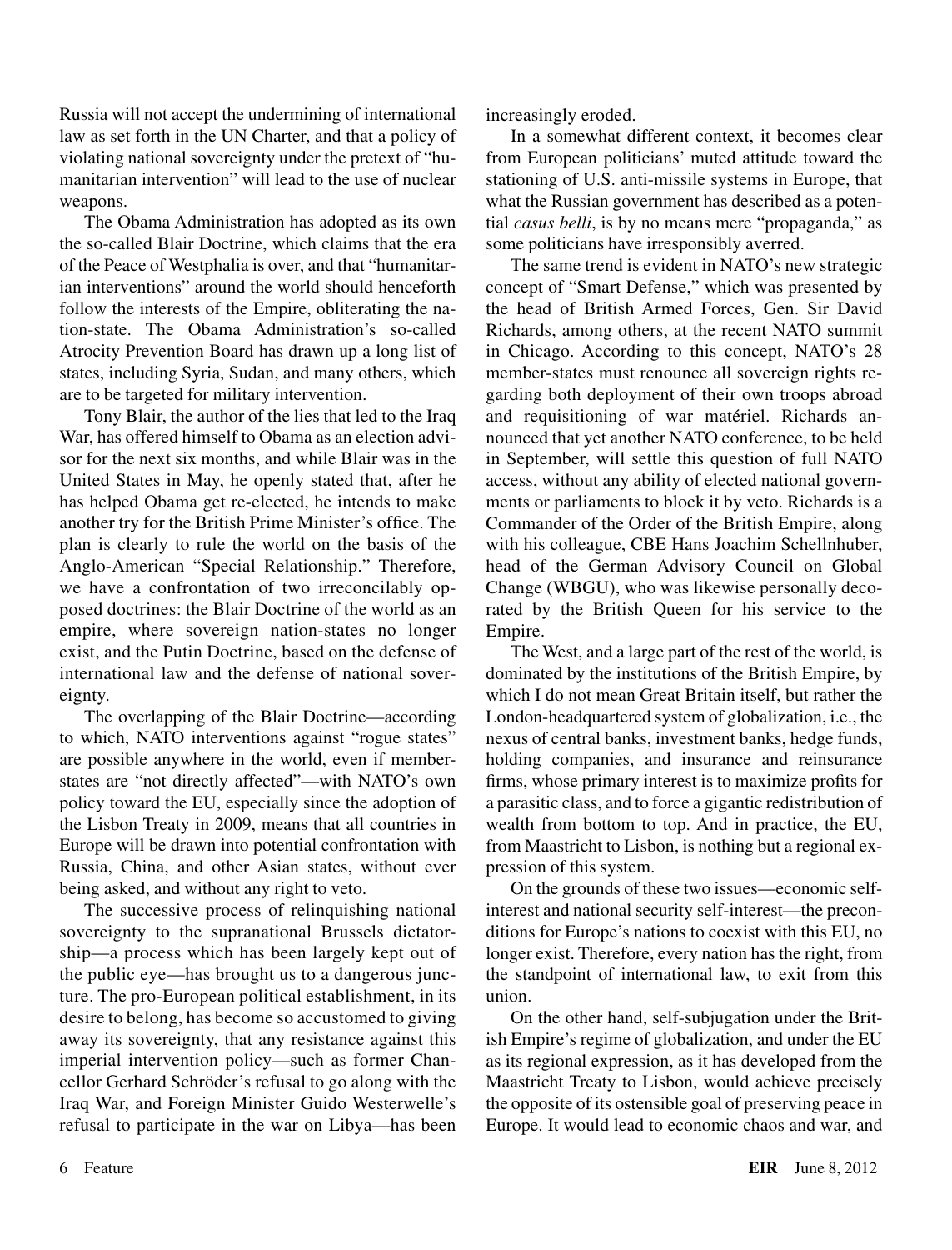thus it is tantamount to high treason against the peoples of Europe.

#### **The Alternative**

#### **Two-Tier Banking and Credit System, and an Economic Miracle for Southern Europe and the Mediterranean Region!**

Once we have psychologically digested the fact that today's trans-Atlantic monetary system is beyond salvation—either it will disintegrate in a sudden chain reaction, or else it will obliterate everyone's assets in Europe and North America in a hyperinflationary explosion, such as occurred in Germany in 1923—only then will our minds be equipped to turn to constructive solutions. By implementing a two-tier banking system in the exact tradition of the Glass-Steagall standard established by Franklin D. Roosevelt in 1933, commercial banks would be put under state protection as a first step, while the entire array of "creative financial instruments" and derivatives contracts would have to be struck from the books. A moratorium must be declared on all state debt, and the portion of indebtedness stemming from financing all sorts of bailout measures, would likewise be wiped from the books.

The EU treaties, from Maastricht to Lisbon, must be canceled, and national sovereignty over monetary and economic policy must be re-established. Competent feasibility studies for a "Plan B," comprising technical preparations for, and execution of an exit from the euro, have already been worked out by such experts as Prof. Dirk Meyer at the Federal Military College in Hamburg. An extended weekend could be utilized as a bank holiday to prepare the currency conversion, and to deal with account balances in checking and savings banks. German citizens, resident aliens, and foreign firms with German branches could have their cash assets stamped with magnetic ink. Time-limited controls on capital transfer and border traffic could prevent "non-sector" euros from being brought in, and procedures for timely reporting of assets could be adopted in the interest of preserving public order.

The exit from the euro must be followed by a transfer of the monetary sovereignty that was handed over to the EU, back to the respective national states; this can be accomplished by a quickly drawn-up resolution adopted by the European Council. A new national currency law could then legislate the adoption of the New Deutschemark, and likewise for other respective national currencies. The euro could continue to be utilized as a unit of accounting among national banks, as was done earlier with the European Currency Unit.

Our return to national currencies would generally be simpler, because we can make use of the experiences and procedures from the euro's introduction. The resulting costs are relatively small, compared with what would happen with a chaotic disintegration of the Eurozone.

## **Historical Examples of the Use of, or Failure To Use, a Credit System**

In the United States, Roosevelt, with the help of a package of measures—the Glass-Steagall legislation, the Pecora Commission, the New Deal, the Reconstruction Finance Corporation, and the Tennessee Valley Authority—successfully led his country out of the Depression. But meanwhile, as we know, Germany took the route of Brüning's austerity policy, into Hjalmar Schacht and Hitler. Germany's government, however, has apparently not learned anything from these various examples, and the infamous Troika—the ECB, EC, and IMF—is imposing the same policy which led to catastrophe in Germany, only now on all of Europe.

But even back then, there was criticism in Germany against Brüning; and there were also economic policy proposals paralleling those of Roosevelt. St. Petersburg, Russia-born Vladimir Woytinsky, head of the statistical department of the General German Trade Union (ADGB), along with Wood Workers Association head Fritz Tarnow and Social Democratic Party (SPD) economic policy spokesman Fritz Baade, drafted an international program for solving the world economic crisis, which was named, after its authors, the WTB Plan.

Woytinsky wrote: "All peoples are suffering from the fact that our world economy is sick. They must therefore concentrate their efforts on joint action to overcome the worldwide crisis." And further on: "The funds which will be liberated by a policy of international credit creation, must be used for job creation, and for the implementation of an ambitious plan for European reconstruction." This plan foresaw the creation of productive jobs for 1 million unemployed people, to be financed via a 2 billion Reichsmark loan. In addition,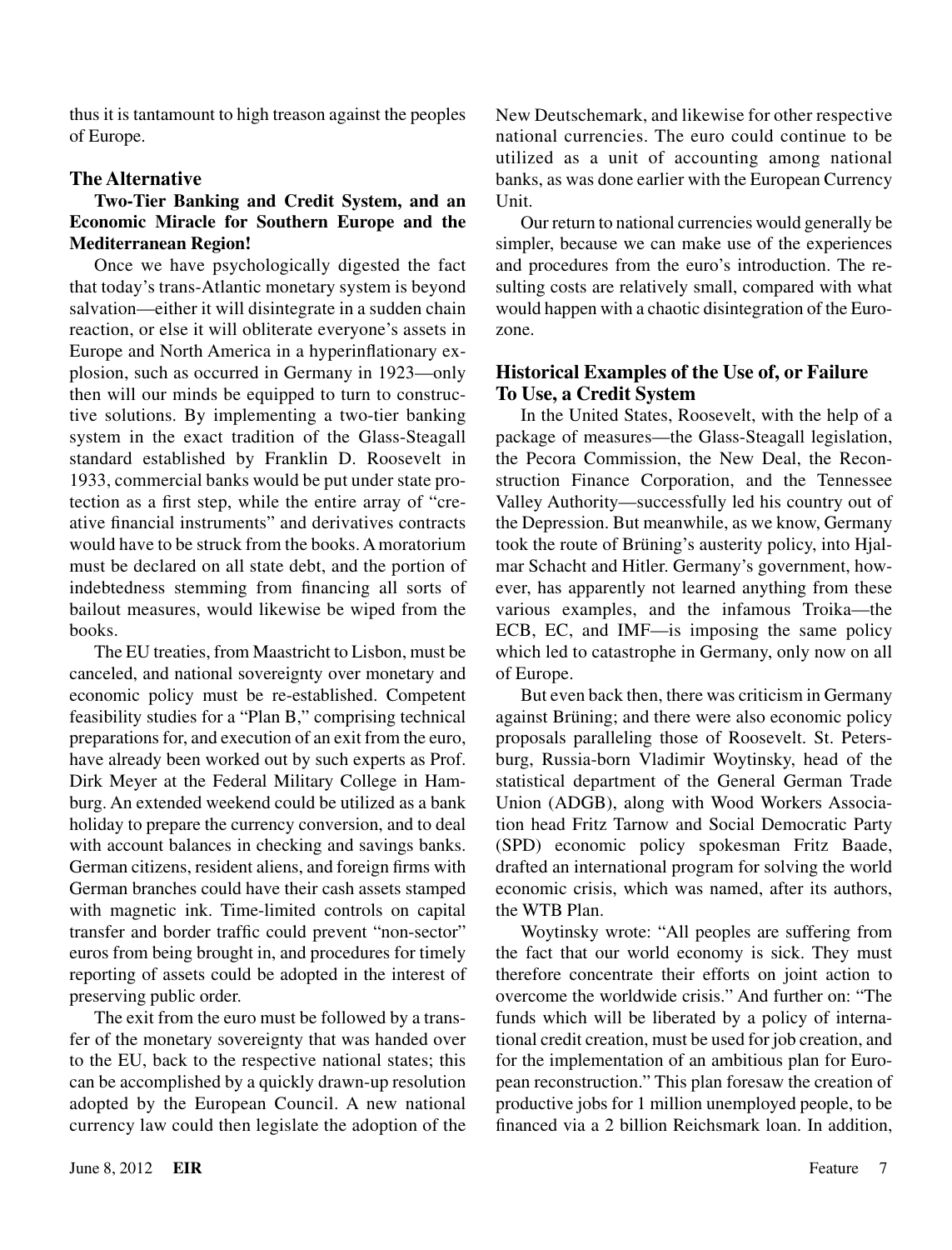long-term credits were to be issued at low interest and amortization rates against bonds which could then be redeemed at Reichskredit AG, and would be discountable at the Reichsbank. The ADGB agreed to this plan, but it was rejected by the SPD's leadership under Otto Wels, and by the SPD's so-called economic experts Hilferding, Naphtali, and Bauer.

As Woytinsky later wrote in his autobiography: "It was as if I were seeing before my very eyes how Brüning was leading Germany into catastrophe.... But one mustn't be too hard on Brüning and his errors. His false ideas were shared by many of his advisors in both his own party, and the Social Democrats. And if they hadn't supported his policy, he would quite possibly have abandoned them."

In tandem with the WTB Plan, Dr. Wilhelm Lautenbach, an economist with the German Economics Ministry, presented a memorandum based on similar principles, titled "Possibilities for Economic Revival through Investment and Credit Expansion," which stated:

"The natural pathway toward solving an economic and financial emergency is . .. not shrinkage, but rather increased productivity." He wrote that there is currently the "paradoxical situation" whereby, "despite extraordinary throttling of production, demand continues to lag behind supply, thereby [giving rise] to ever increasing throttling of production." Under these depression conditions, there are "surpluses of goods, unutilized plants and equipment, and unutilized labor power." The exploitation of this strong but unutilized area of productive free-play, he wrote, is "the true and most urgent task of economic policy, and in principle, it is relatively simple to solve."

The state must "create new economic demand, which, economically, represents a capital investment. In this connection we can think of such tasks as ... public works, or works undertaken with official backing, which will economically signify a growth in the value of assets, and which would have to be undertaken anyway once normal conditions return"—road building, improvement and extension of railways, etc.

Lautenbach wrote in conclusion: "With such an investment and credit policy, the disequilibrium between domestic supply demand will be removed, and thus, all production will once again have a direction and a goal. If we forgo such a positive policy, we will be unavoidably steering a course into further economic collapse and the total ruin of our national economy—a situation which then, in order to avoid an economic catastrophe, would force new, large, short-term public indebtedness for purely consumption purposes—whereas today, we still have the option of drawing upon this credit so that productive projects can bring both economy and our public finances back into equilibrium."

Lautenbach also stressed that at such an early point, credit creation could still be put toward productive investment, whereas later on, it would have to be used for financing unemployment.

If the WTB Plan or the Lautenbach Plan had been adopted in 1931, the social conditions which made Hitler's coup possible two years later, would never have existed. Today we know what the catastrophe forecast by Woytinsky looked like, and we can either rush headlong into a far worse catastrophe, or else we can choose to follow Roosevelt's path.

# **The Credit System**

In 1923, Germans had to learn from bitter experience that money has no intrinsic value. Within a few short months, they saw their entire life's work swept away, even though, nominally, they were billionaires, or even trillionaires. Today, in the age of electronic money multiplication, securitization, and derivatives contracts, the evanescent nature of most of our money is even more obvious. The bursting of various bubbles in the new market, the secondary mortgage market in the United States, Lehmann Brothers and AIG, and the imminent bankruptcy of countless banks which would have long ago gone belly-up, had it not been for "bailout packages": In all these cases, the losses have been of virtual money, and thus they are, in fact, imaginary losses. Something that you have never actually owned, and which has only a virtual value, you're actually not losing at all.

Today's monetarist system has accumulated such a gigantic volume of these debt instruments in the form of outstanding derivatives contracts, securitizations, etc., that any attempt to honor all this past debt would invariably lead to hyperinflation. The only difference between now, and Weimar Germany in 1923, is that this time, we're dealing not with just one country, but with the entire trans-Atlantic region.

The credit system which must replace this bankrupt monetarist system is based on completely different principles. Money *per se* has a function in payment transactions, but much more important, is the credit which a sovereign state's national bank will issue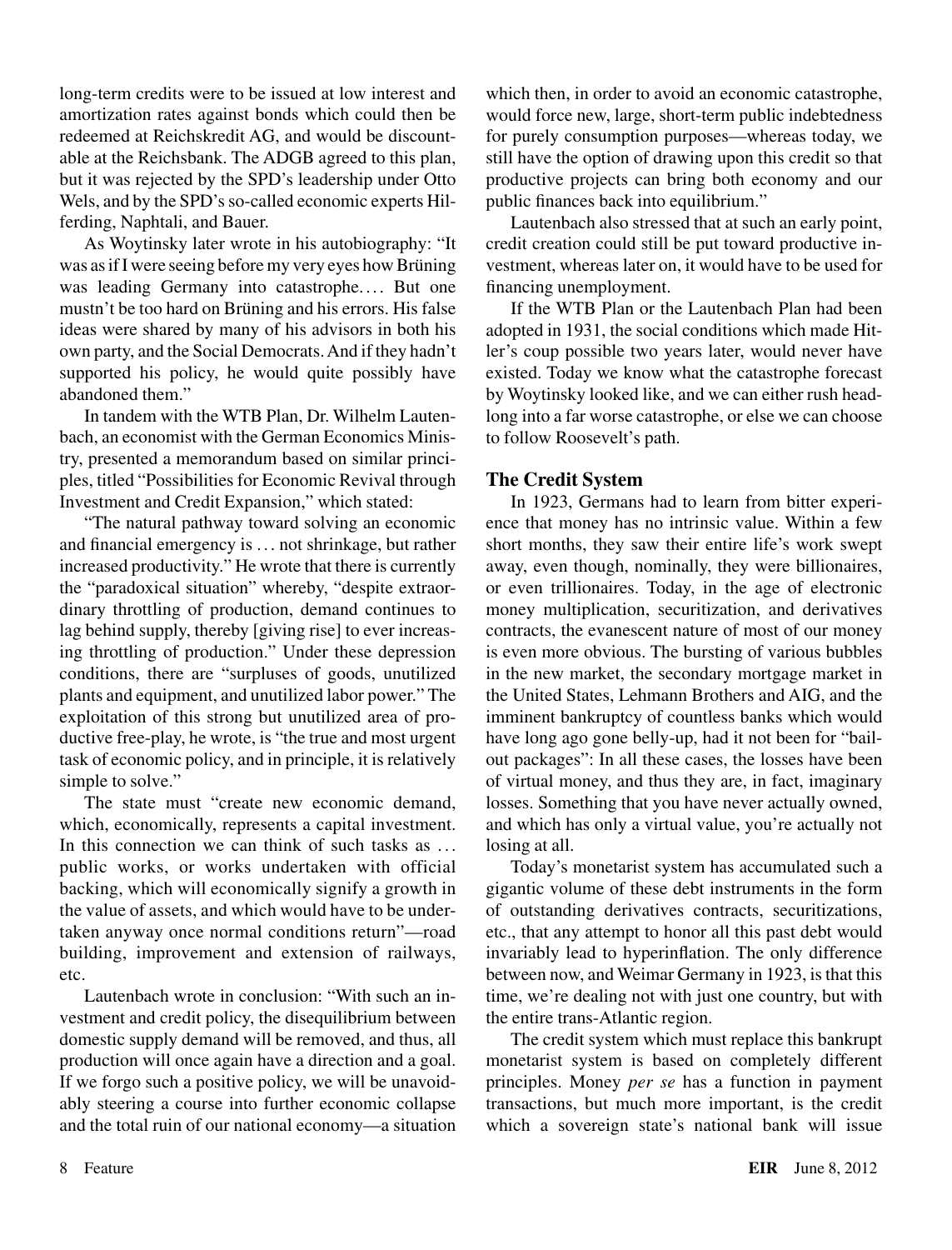



Source: EIR, 1997

toward future production. The goal of this credit issuance is to build up the real economy, to create full employment, and to increase the entire labor force's productivity, by means of a scientific driver and targeted fundamental research. It is an application of the principles of physical economy, as these have been developed by Leibniz, List, Carey, Witte, leading up to Lyndon LaRouche.

The issued credits are directed toward future production—a real value, in which human productive ability, refined raw materials, and industrial capacity, create a surplus value which increases in tandem with the scientific and technological level on which that production takes place. Each country shall also create a national bank in the tradition of the first U.S. Treasury Secretary, Alexander Hamilton. This bank shall issue open lines of credit for financing well-defined projects, such as NAWAPA (the North American Water and Power Alliance), the building of a tunnel under the Bering Strait, the reconstruction program for Southern Europe, the Africa Pass, Transaqua, and

so forth (see following articles). Via local and regional commercial banks, these credits will then be issued to the firms participating in these projects, and they, in turn, will contract with suppliers and hire employees, who will, in their turn, spend their income for the normal items required to sustain their living standard.

And thus, above and beyond the stimulation of production resulting directly from the projects, there will be a secondary revival of the economy as a whole. Given the large scope of the above-named and similar projects, full and lasting productive employment will be achieved, while at the same time, the employment spectrum will be shifted away from the services sector and into productive jobs in industry, research, and agriculture.

The historical examples of cases where this method of productive credit creation has been applied, demonstrate that the benefits reaped by the general economic upswing created thereby, along with the concomitant rise in tax revenues, will far surpass the volume of the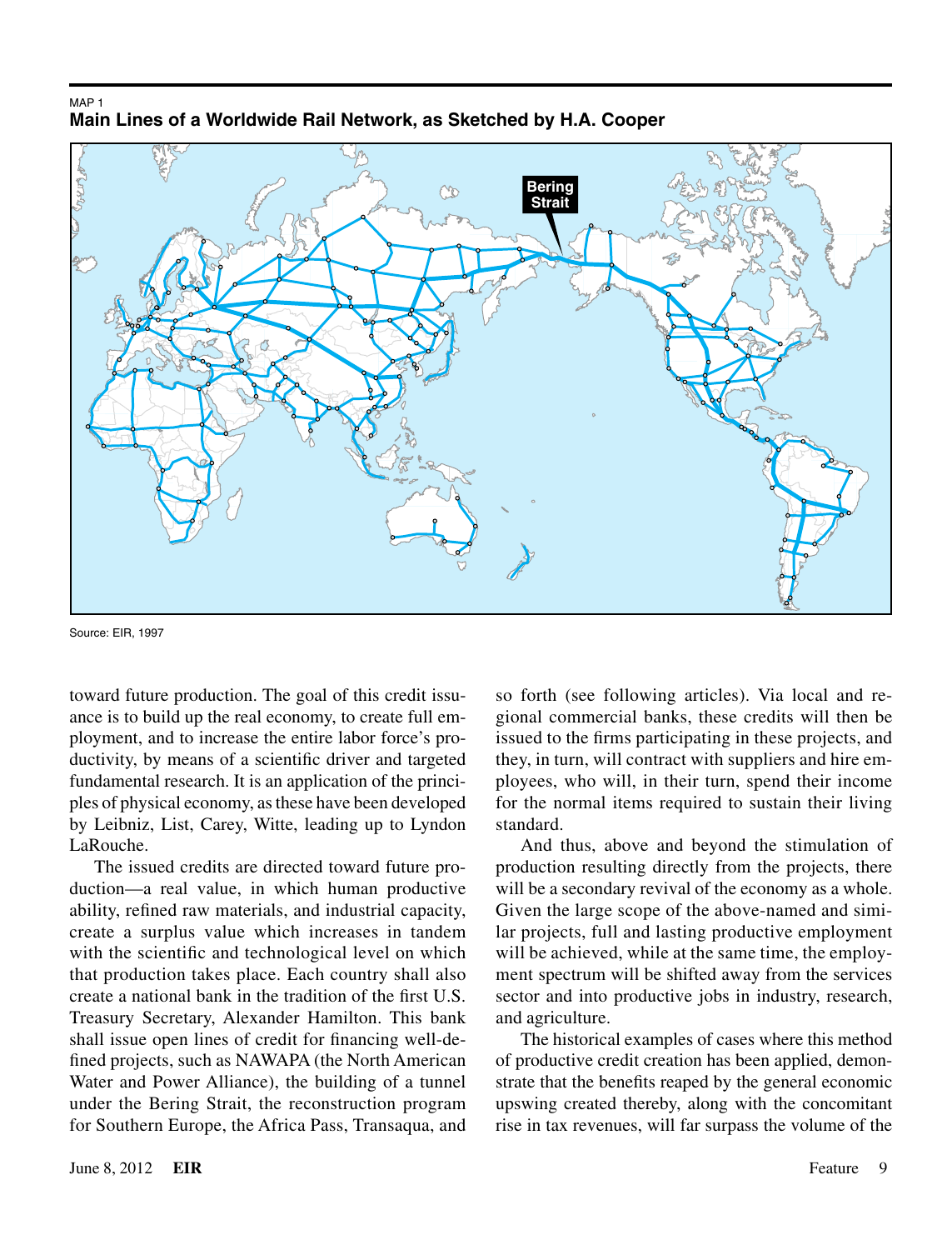#### Map 2**Eurasian Rail Network Plan as First Presented by LaRouche's Associates in 1992**



Source: EIR